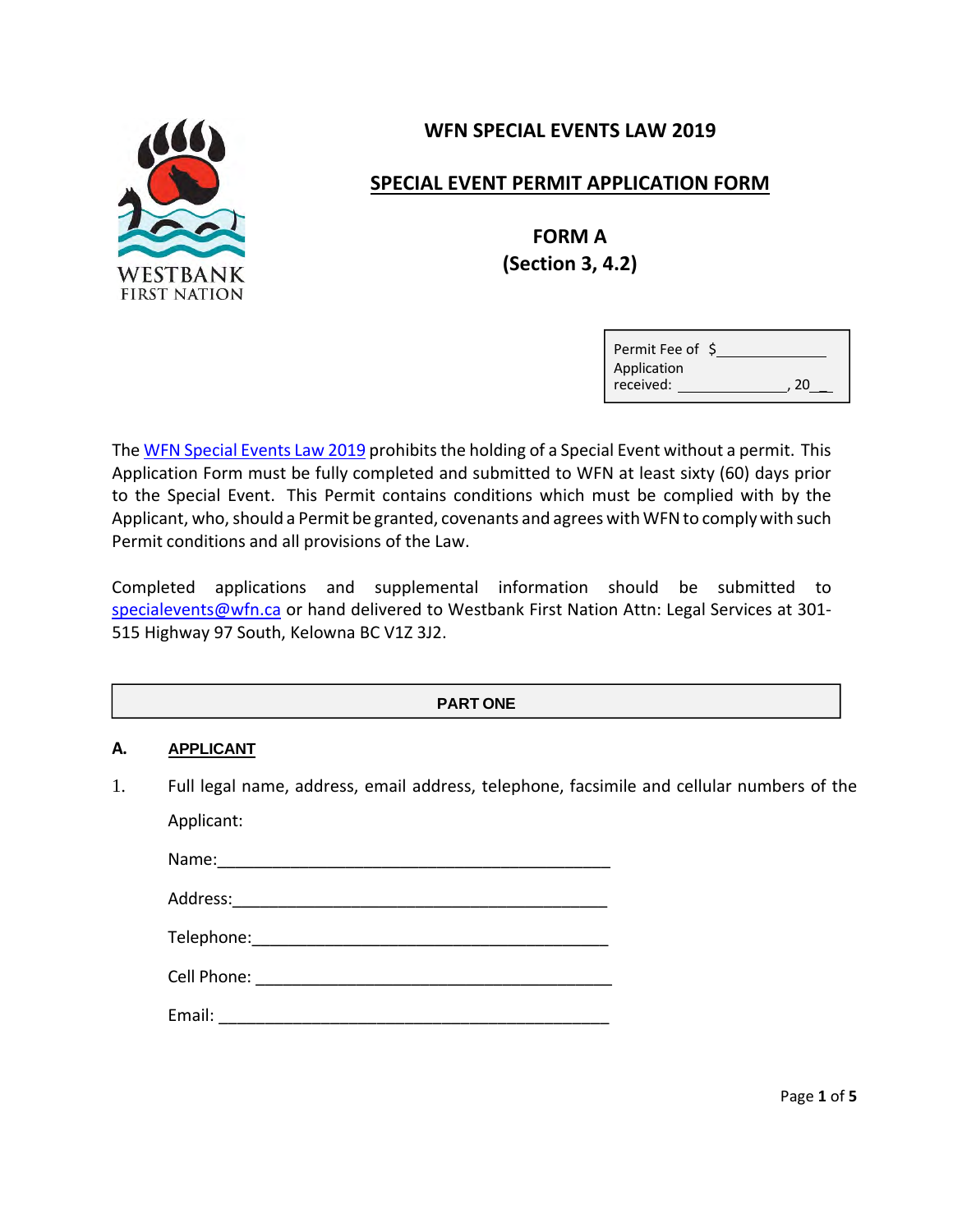Full legal names, addresses and telephone, and cellular numbers of any affiliated organizations or sponsors:

\_\_\_\_\_\_\_\_\_\_\_\_\_\_\_\_\_\_\_\_\_\_\_\_\_\_\_\_\_\_\_\_\_\_\_\_\_\_\_\_\_\_\_\_\_\_\_\_\_\_\_\_\_\_\_\_\_\_\_\_\_\_\_\_\_\_\_\_\_\_\_\_\_\_\_\_\_\_

\_\_\_\_\_\_\_\_\_\_\_\_\_\_\_\_\_\_\_\_\_\_\_\_\_\_\_\_\_\_\_\_\_\_\_\_\_\_\_\_\_\_\_\_\_\_\_\_\_\_\_\_\_\_\_\_\_\_\_\_\_\_\_\_\_\_\_\_\_\_\_\_\_\_\_\_\_\_

\_\_\_\_\_\_\_\_\_\_\_\_\_\_\_\_\_\_\_\_\_\_\_\_\_\_\_\_\_\_\_\_\_\_\_\_\_\_\_\_\_\_\_\_\_\_\_\_\_\_\_\_\_\_\_\_\_\_\_\_\_\_\_\_\_\_\_\_\_\_\_\_\_\_\_\_\_\_

\_\_\_\_\_\_\_\_\_\_\_\_\_\_\_\_\_\_\_\_\_\_\_\_\_\_\_\_\_\_\_\_\_\_\_\_\_\_\_\_\_\_\_\_\_\_\_\_\_\_\_\_\_\_\_\_\_\_\_\_\_\_\_\_\_\_\_\_\_\_\_\_\_\_\_\_\_\_\_\_\_\_

\_\_\_\_\_\_\_\_\_\_\_\_\_\_\_\_\_\_\_\_\_\_\_\_\_\_\_\_\_\_\_\_\_\_\_\_\_\_\_\_\_\_\_\_\_\_\_\_\_\_\_\_\_\_\_\_\_\_\_\_\_\_\_\_\_\_\_\_\_\_\_

\_\_\_\_\_\_\_\_\_\_\_\_\_\_\_\_\_\_\_\_\_\_\_\_\_\_\_\_\_\_\_\_\_\_\_\_\_\_\_\_\_\_\_\_\_\_\_\_\_\_\_\_\_\_\_\_\_\_\_\_\_\_\_\_\_\_\_\_\_\_\_\_\_\_\_\_\_\_\_\_\_

#### **B. EVENT**

- 3. Name of Special Event Applied for:
- 4. Date(s) of Special Event:
- 5. Nature of Special Event:
- 6. Location of Special Event (give street address):
- 7. Estimated attendance per day:

Estimated total attendance for event:

- 8. Admission(s) to be Charged: \_\_\_\_\_\_\_\_\_\_\_\_\_\_\_\_\_\_\_\_\_
- 9. Hours of each day Special Event to be held including hours required for set‐up and clean‐up:

Set‐up: hours per days

Special Event: \_\_\_\_\_\_\_\_\_\_\_\_\_\_\_\_\_\_\_\_\_\_\_\_ hours per \_\_\_\_\_\_\_\_\_\_\_\_\_\_\_days

Clean-up: days details are also contained a hours per days days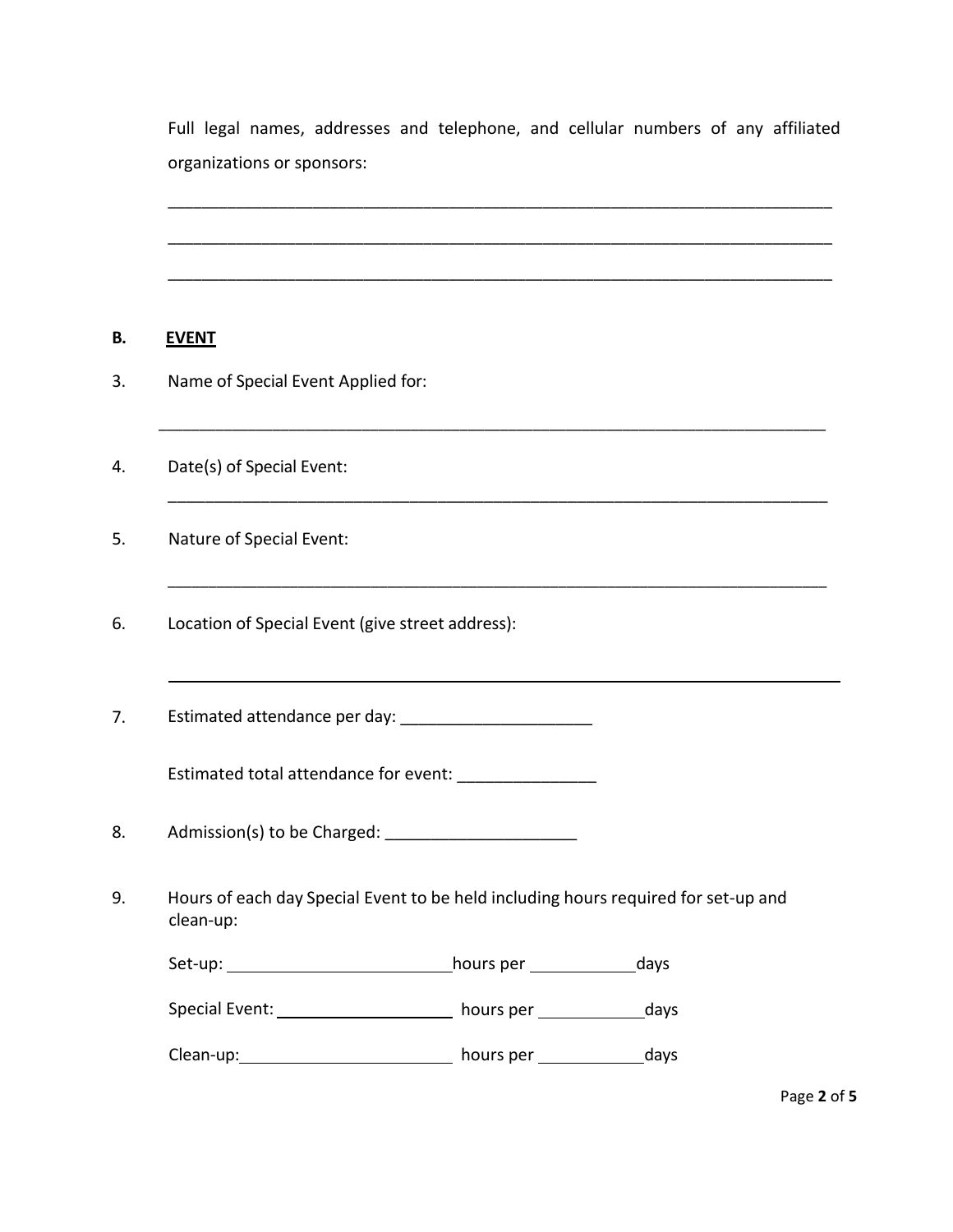#### **PART TWO**

#### **C. CONDITIONS**

- 10. Describe fully arrangements for the following, as applicable (attach further sheets if necessary):
	- (a) drinkable water supply:
	- (b) toilet facilities:
	- (c) garbage collection, recycling, and removal:
	- (d) food and drink storage, preparation, dispensing and use: \_\_\_\_\_\_\_\_\_\_\_\_\_\_\_\_\_\_\_
	- (e) off‐street parking of motor vehicles, asthat term is defined in the *Highways Act*:
	- (f) policing, emergency response, and other necessary security on and around the site:
	- (g) traffic control on and around the site:
	- (h) provision of a police, security, and emergency response command post:

\_\_\_\_\_\_\_\_\_\_\_\_\_\_\_\_\_\_\_\_\_\_\_\_\_\_\_\_\_\_\_\_\_\_\_\_\_\_\_\_\_\_\_\_\_\_\_\_\_\_\_\_\_\_\_\_\_\_\_\_\_\_\_\_\_\_\_\_

11. Estimated number of employment opportunitiesfor Westbank First Nation Members: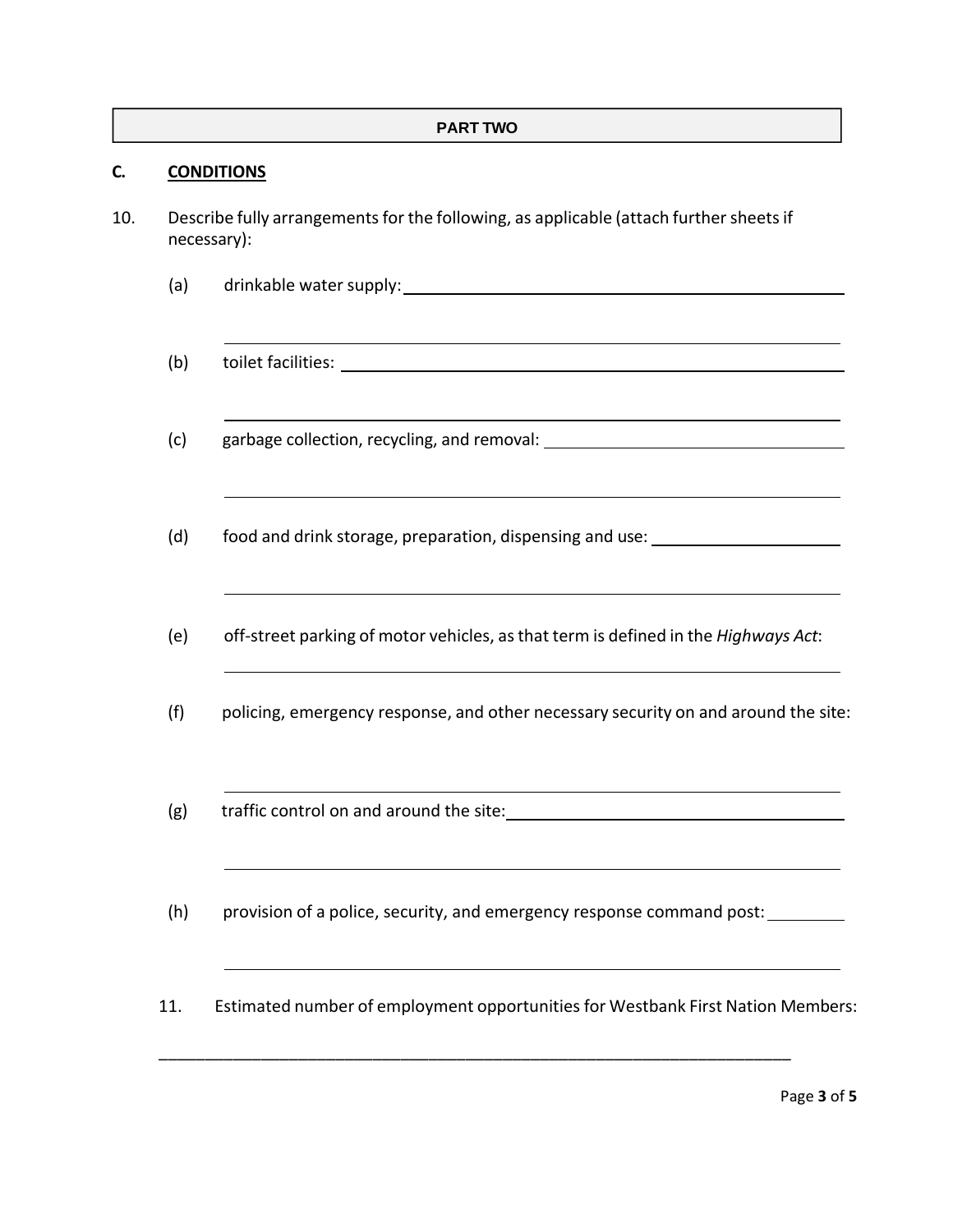12. A refundable Security Deposit in the amount of \$\_\_\_\_\_\_\_\_ received on , 20 . The deposit will be returned to the Applicant within 14 days of receipt by Council of confirmation from the WFN Law Enforcement Officer of satisfactory completion of Permit conditions.

#### **D. CONSENT**

The following person(s) hereby consents to the Special Event being held on the site described above which the following person(s) represent and warrant to be responsible for:

| Witness Signature:<br>Print Name:<br>Address:<br>Occupation:        | Signature: |
|---------------------------------------------------------------------|------------|
| Witness Signature:<br><b>Print Name:</b><br>Address:<br>Occupation: | Signature: |